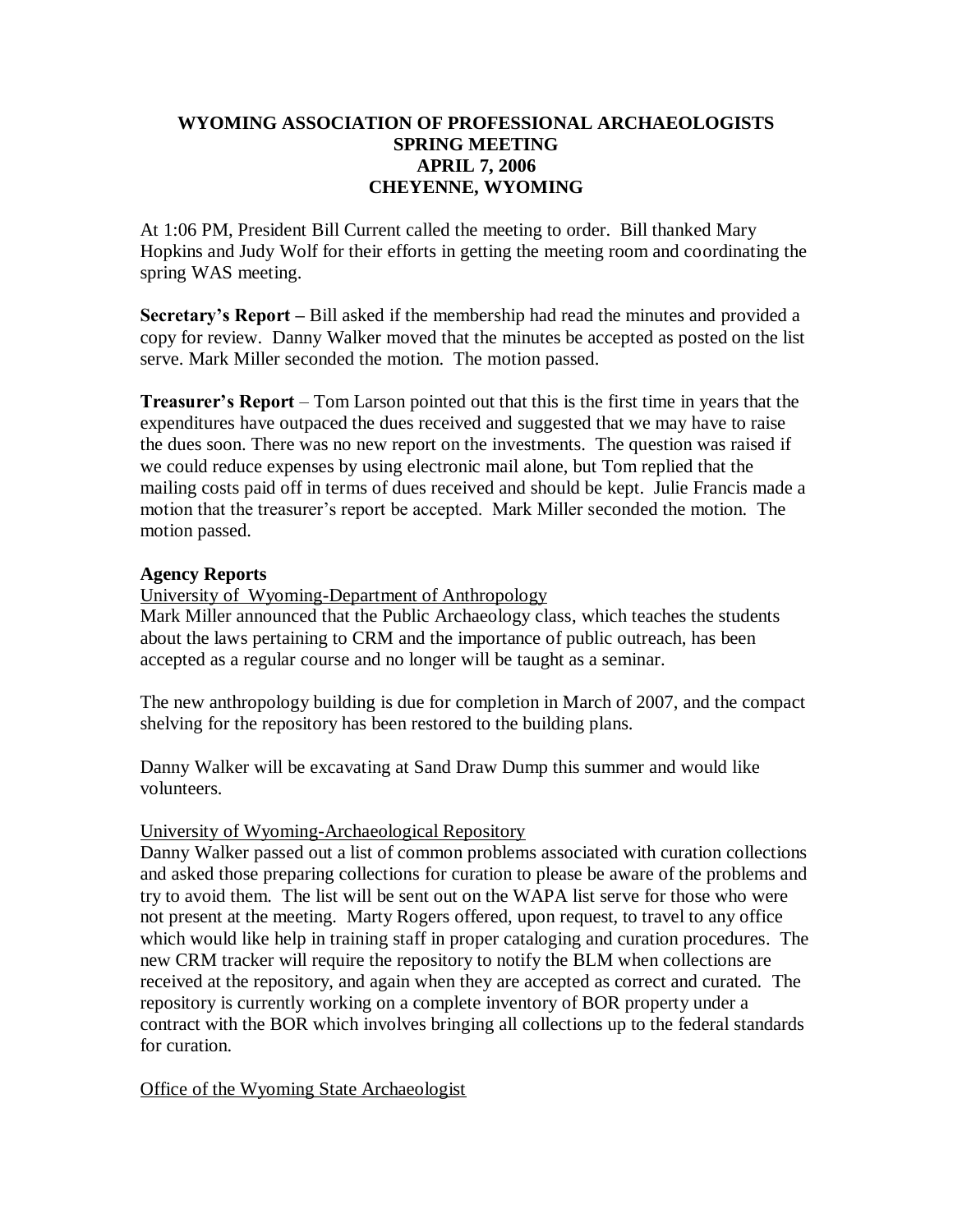Dave Eckles discussed the ongoing work at Boulder Ridge in the Shoshone National Forest being done by Dan Eakin. The sites are Proto-historic-Historic. Judd Finley and Laura Scheiber will be working on these sites along with Dan this summer.

# State Historic Preservation Office

Mary Hopkins announced that Milward Simpson was the new director of Cultural Resources and that he was very interested in and concerned about Wyoming's cultural properties. She introduced Joe Danielle, who is the latest archaeologist hired by the SHPO office and a PhD candidate at UW, and Dr. Jeff Pappas, a historian, who is the new National Register Coordinator. She also mentioned that Matt Bennett, historian, and Audrey York, CLG Coordinator, had been hired along with Kristy Hamilton, Preservation Tax Incentives Program Coordinator. Nancy Weidel is in charge of a new program honoring 100 year old ranches.

The new WAPA and SHPO websites are up. Hopefully, Eric Ingbar has solved the spam issue with the BLM. Let her know if you have any problems with logging on.

The new BLM protocol is signed and four training programs in May are planned around the state. The CRM tracker is being revamped and training will, hopefully, be at each individual office.

New protocol talks have been initiated with the USFS.

Funding was received for the additional shelving required for WYCRO (cultural records) in the new anthropology building and public training on private and public land issues.

SHPO will be presenting CLG workshops at the Wyoming Association of Municipalities conference in Riverton in June.

Richard Currit stated that the Section 106 workload is as heavy as ever and now includes planning for wind energy development.

Judy Wolf reported that the Cultural Context Committee has been meeting for about a year now and has set its priorities. The contexts chosen are, in order of priority:

- 1. Southern Wyoming Transportation Corridors.
- 2. Hunter-Gatherer Sites in Wyoming.
- 3. Mining in Wyoming (hard and soft rock).
- 4. Irrigation in Wyoming.
- 5. Homesteading, Ranching and Stock Grazing in the Wyoming Basin.
- 6. New Deal Projects in Wyoming.

The Committee will go to the legislature next year for the required funding. The contexts will probably be done on a contract basis.

Mark Miller let everyone know that the next SHPO newsletter will contain an article by Dan Eakin on the Boulder Ridge sites. People not on the newsletter list can sign up through Jeff Pappas or sign up online for the SHPO list serve.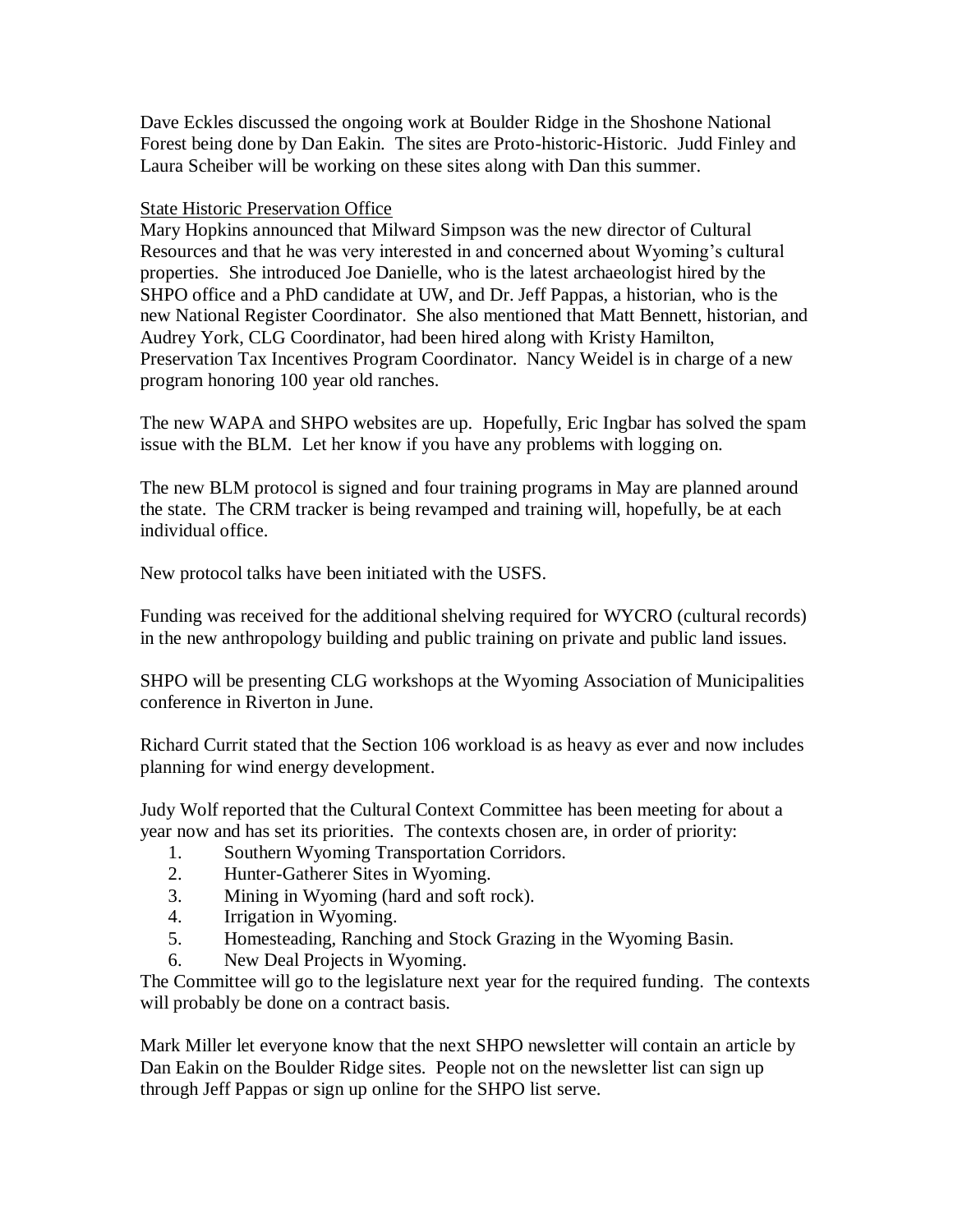#### Bureau of Land Management

Dave Vlcek noted that the Resource Management Plan and overview for the Pinedale Field Office is being spearheaded by Lance McNees, TRC Mariah. It is extensive and full of data. The Pinedale Anticline Working Group Cultural/Historical Task Group is emphasizing public outreach and education with lots of data available for research. Kierson Crume has transferred to Alaska, and they are hoping that his position will be filled.

Mike Bies said Worland is celebrating its centennial this year and interested people could go to the website [http://historicworland.com](http://historicworland.com/) for the history of the area. The Resource Management Plan will be sent out soon. It was also mentioned that the Colby Site display at the Washakie Museum had been redone this winter.

Patrick Walker said there will be one more position available in Rawlins for an archeologist. The Rawlins Field Office is a Pilot Office under the Energy Act and lots of new jobs are being filled. The Resource Management Plan is now out and they are dealing with comments and working on an EIS. The JO Ranch was acquired through a land trade and they are trying to assess the needs of an 1880's sheep ranch.

B.J. Earle noted that Buffalo is also a Pilot Office and now has permission to hire five archeologists. Elizabeth Burghard has taken a management position with BLM in Cedar City, Utah, and Rob Wilson will be going with her, so their positions will need to be filled. They are planning a spring meeting between the BLM and contractors to hash out their difficulties. The Buffalo Field Office currently has 18,000 acres in their inventory. They are training a new person in digital mapping.

Judith Reed, Wyoming State Office, noted that the new protocol between BLM and SHPO had been signed. She also pointed out that the BLM protocol has written in opportunities for public outreach and site stewardship.

#### United States Forest Service

Ian Ritchie, Douglas Ranger District/Thunder Basin National Grassland, announced that Fred Chapman is working on recording sites. The USFS is working on a programmatic agreement with the state. There is an ARPA case under investigation in the Thunder Basin. There is an increase in work due to oil, gas, coalbed methane, and the railroad.

Wendy Sutton, Bighorn National Forest, said they are carrying on with the normal projects and trying to get some large archaeological districts together.

#### Wyoming Department of Transportation

Julie Francis explained there was a funding crunch due to inflation and that they were only going to be able to do half of the normal number of projects with the same amount of funding. They are finishing up the EIS on the Hoback Junction project, working on the prison roads in Torrington, and will plan on data recovery at the Game Creek Site south of Jackson next summer. They may have adopted a historic bridge for the first time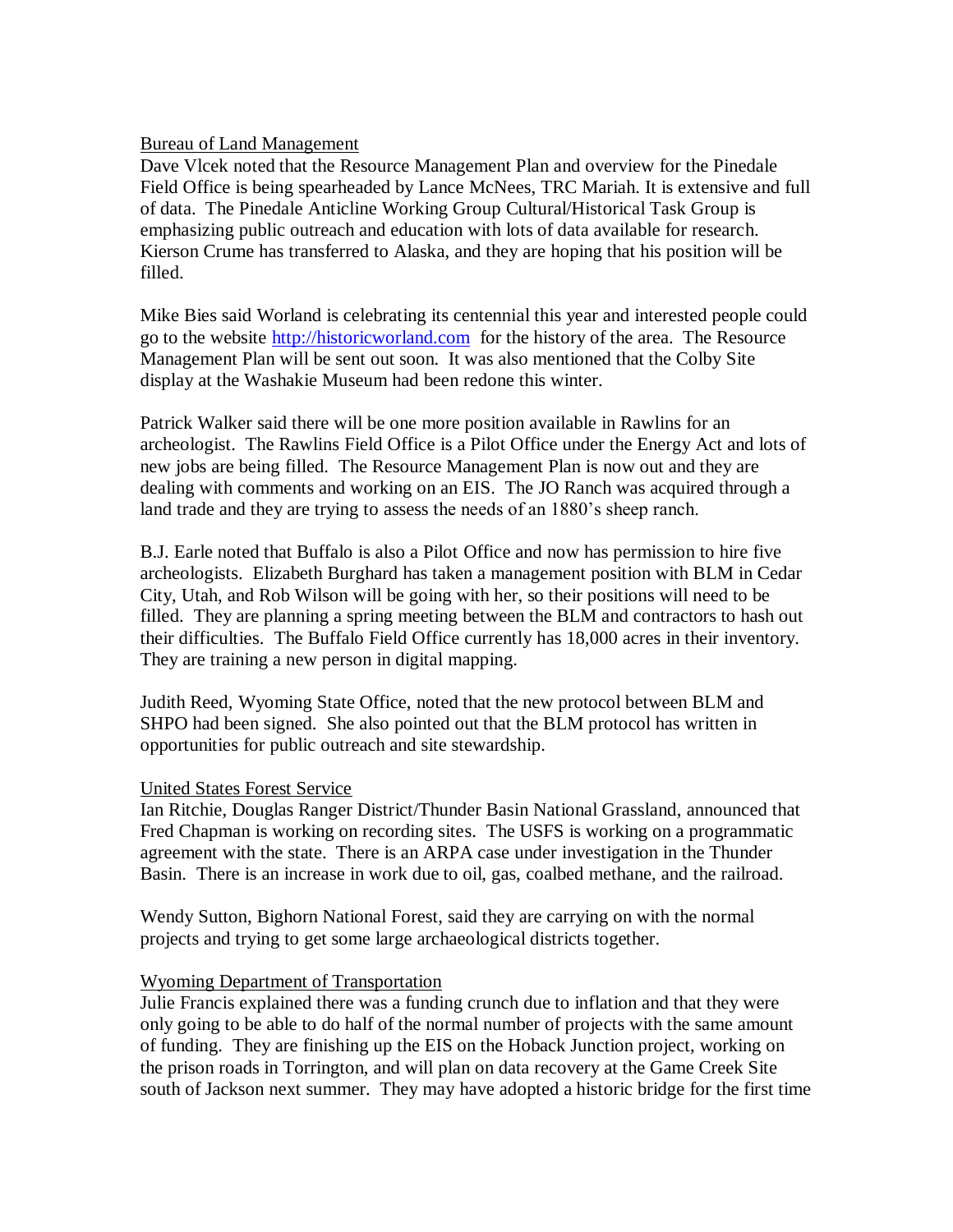which has been placed in Buffalo for use as the Buffalo greenway pedestrian bridge and is an example of the adaptive reuse of historic bridge properties. In 2006, they will celebrate the  $50<sup>th</sup>$  anniversary of the interstate system. Interstates have been exempted from the Section 106 process (with very few exceptions) so do not record the interstate as a site!

# USAF-Warren AFB

Rick Bryant announced that they have their own curation facility which is available for research, but all materials are base related. Most of the work done on the base is done on the buildings as the base is a historic site. They are working on clearing out old artillery from their historic areas. There are no traces left of Camp Carlin.

# Bureau of Indian Affairs

Joe Randolph said they had tried to get a grant for a THPO, but due to political issues, it didn't work out. They are working on resolving recording issues with the energy development going on. A lot of sites were found last summer and reports were sent to SHPO and are available. They are trying to get over the non-releasing policy.

Marv Keller, from the Billings office, stated the tribes are not sure they want to proceed with coal bed methane.

## **Old Business**

## NRHP Nominations

Bill Current said we are still in the process of compiling a list of sites for nomination to the NRHP. If you have any suggestions, get them to Bill.

## Web Site

The web site is up and running thanks to Mary Hopkins and Sam Trautman. Mary also said that the new list serve supported attachments. She wasn't sure about the size limit, so if your attachment is too big, let her know and they will post it on the website.

## Newsletter

We need articles for the newsletter, so send them in.

## Public Outreach

Danny Walker said the *Wyoming Archaeologist* is 5 issues behind due to a lack of articles. He noted the articles are not sent out for review and can be of any size. The membership agreed that public outreach is important and encouraged members to write up sites they are working on. Everyone was reminded that they can not disclose any location information and to try to avoid naming site by landmarks or mentioning them in the text. While it was acknowledged that everyone was very busy already, it was suggested that the site reports could be easily adapted for publication by deleting the location information.

Mary Hopkins reminded everyone that the new Cultural Trust Fund has \$10 million available for cultural projects including everything from arts to historic preservation, and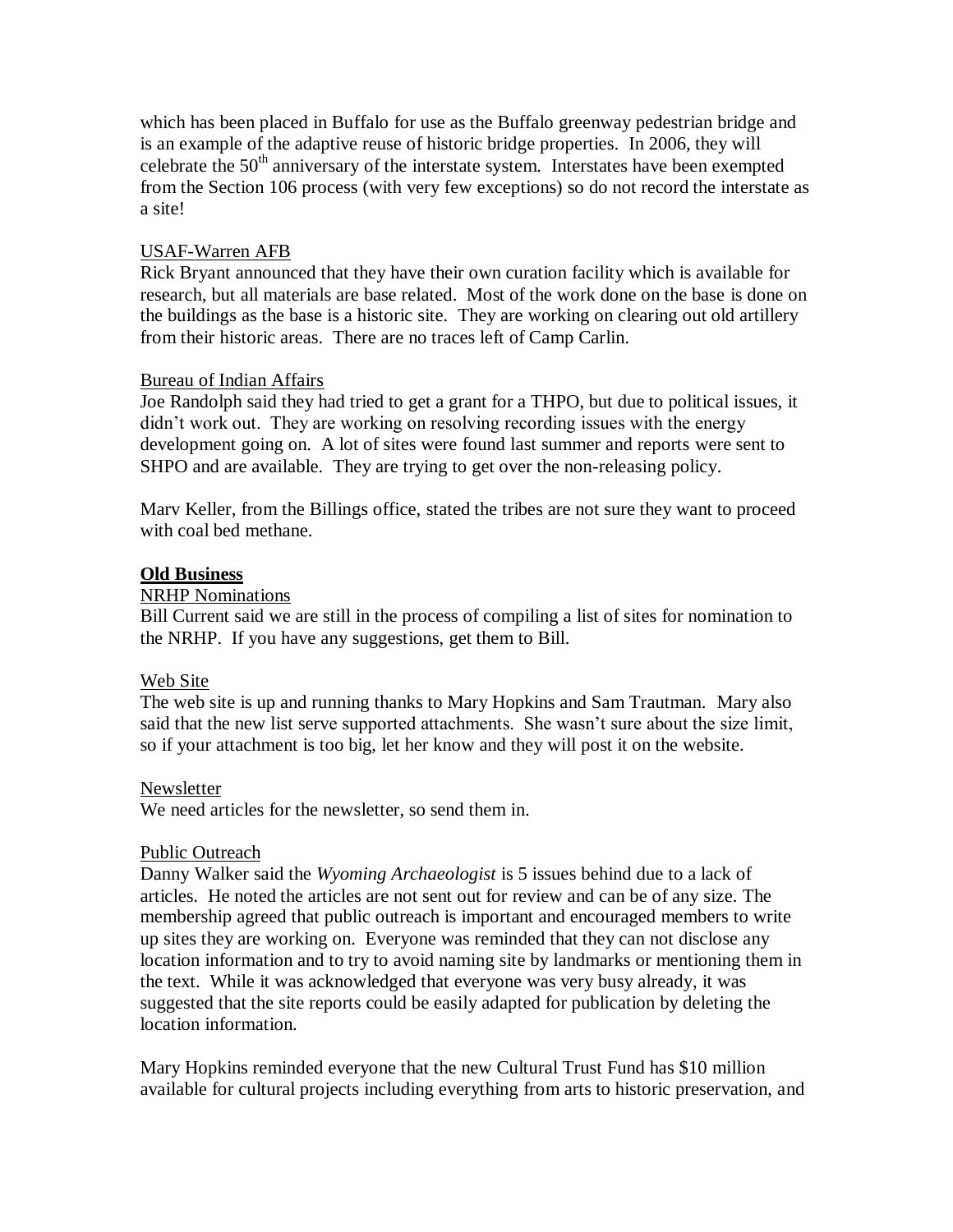that she wants archaeological projects submitted from the start so they will always be viewed as eligible.

## **New Business**

#### New Members

The following new members were accepted into WAPA: Mike Polk, John Laughlin, Dena Seder, Joe Danielle, Eric Gant, Gene Smith, and Charles Bollong.

#### Archaeology Month

Judy Wolf announced that the new posters were available.

## By-Laws Committee

Tom Larson reported that the by-laws had not been reviewed since 1998 and some areas are in need of clarification and/or revision. He suggested we form a By-Laws Committee to investigate and talk about what needs to be done. The idea would be to have changes ready to vote on at the same time as the ballots are cast for the new officers. Julie Francis moved that a By-Laws Revision Committee be set up with Tom Larson as the chair. Rick Bryant seconded the motion which passed. The committee members will be Tom Larson as chair, B. J. Earle, Bill Current, John Albanese, and Julie Francis. Copies of the by-laws can be obtained by contacting Bill Current. Please post suggestions on the list serve or email them. The goal is to have a draft of the proposed changes by July as the ballots go by snail mail. Julie also reminded everyone it is important to vote as no vote is a negative vote.

## Election of Officers

Russ Tanner was not in attendance but sent an initial slate. Rick Bryant nominated Julie Francis for member-at-large and Dave Vlcek nominated Sam Drucker for member-atlarge. A request for nominations will also be placed on the list serve. Some confusion existed over when the current board's terms expired. The general opinion was that the board has gone past the time for elections. It was also noted that the current by-laws don't specify a rotation for the member-at-large positions. Julie Francis moved that the current officers stay in office until the next election and Dave Vlcek seconded the motion. The motion passed. The slate of officers submitted by Russ Tanner is: Ed Schneider – President Dale Wedel – Vice-President Marty Rogers – Secretary John Laughlin – Treasurer

Dale Austin – Member-at-Large

## Wyoming Archaeology Awareness Month Account

A discussion was held regarding whether or not there should be separate accounts for the WAAM and WAPA funds. Julie Francis expressed concern that the funds could potentially make it look as if the WAPA was making more money than allowed as a nonprofit organization for the IRS. She pointed out that the by-laws require our funds be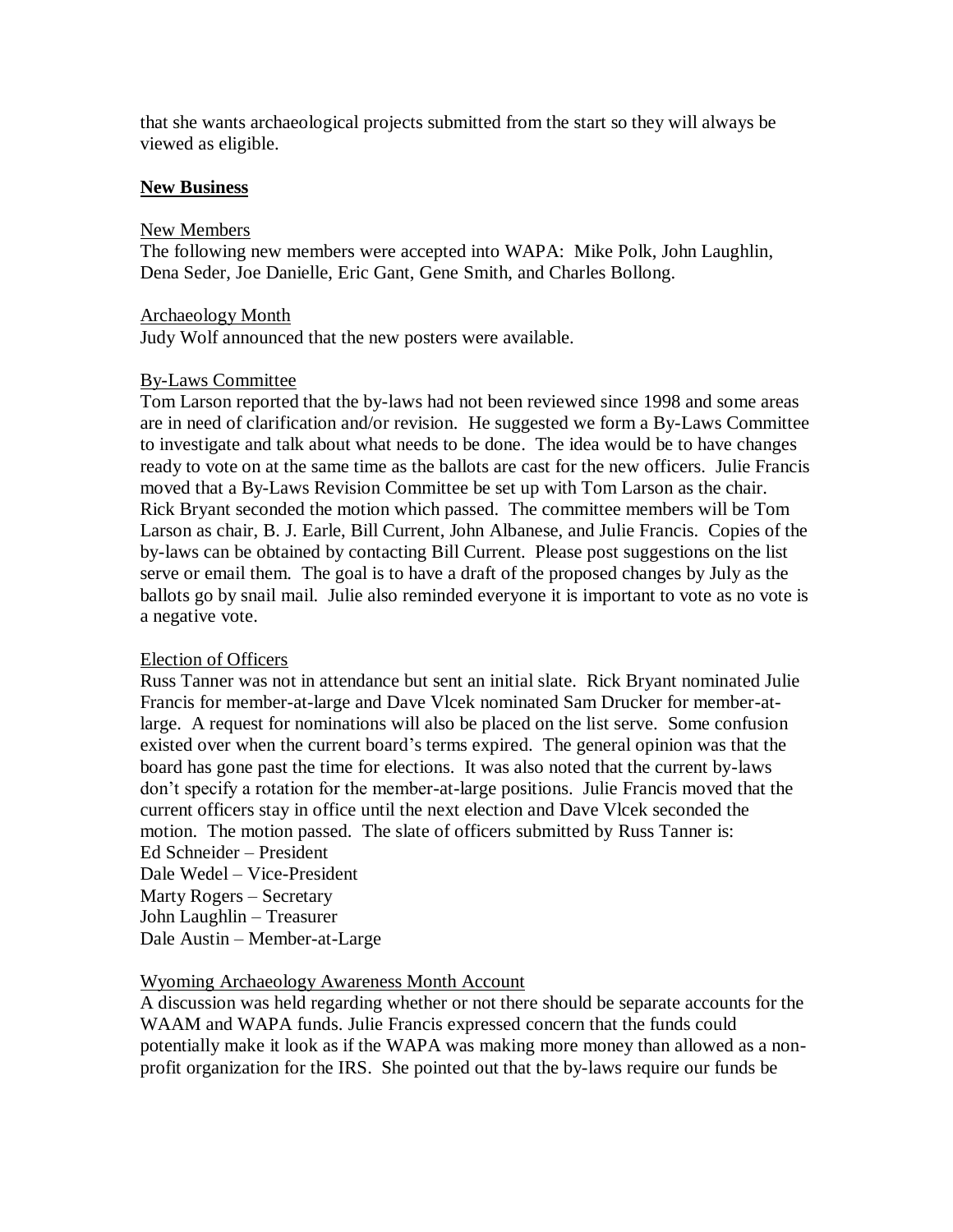spent on educational purposes. She also felt those writing checks would be confused if they wrote a check to WAAM and their check wound up in the WAPA account instead.

Judy Wolf had previously asked that the WAAM money from the t-shirt sales be held in the WAPA account as the money is much easier to access for funding speakers than in the SHPO account with the state. A discussion ensued that looked at several alternatives, but the decision was that more study and information was need before a final decision is made.

Julie Francis moved that the WAAM funds be moved into a separate account for now and that meetings take place between State Parks and Cultural Resources (SPCR) and WAPA to craft an agreement defining the responsibilities of each and that WAPA not accept any more WAAM money until this body makes a decision based on the information gathered. Ian Ritchie seconded the motion. The motion carried with two dissenting votes.

#### Alliance for Historic Wyoming

Leslie Wiggans from the Alliance asked the membership to support the organization. The Alliance grew out of the concern over the potential sale of Martin's Cove, which is managed by the BLM, to the Mormon Church. Leslie and Barbara Dobos decided to form the group to protect Wyoming's historic resources. The Alliance for Historic Wyoming is incorporated, has a board, and is under review by the IRS for non-profit status. Board members are Mary Humstone, Tom Bell, Barbara Dobos, Jason Marsden, and Lesley Wischmann. Their purpose is to gather information if projects are pending and send out alerts and samples of letters of protest to send. You can sign up for their email mailing list on historicwyoming.com.

## WAPA Service Award

Danny Walker expressed to the organization the gratitude of Wil Husted for his WAPA Service award last fall in Park City. Wil said he was still overwhelmed by the fact he received the award and what it meant to him. He wished to be in Cheyenne to talk to the group himself but was unable to make it.

#### Fall Meeting

The meeting is planned for Pinedale. Dave Vlcek said that the Sublette County Library is booked along with a block of 20 or so rooms at the Amerihost Hotel at the government rate. Tours of rock art sites are planned and t-shirts will be sold.

Richard Currit moved we adjourn. Julie Francis seconded the motion, which passed.